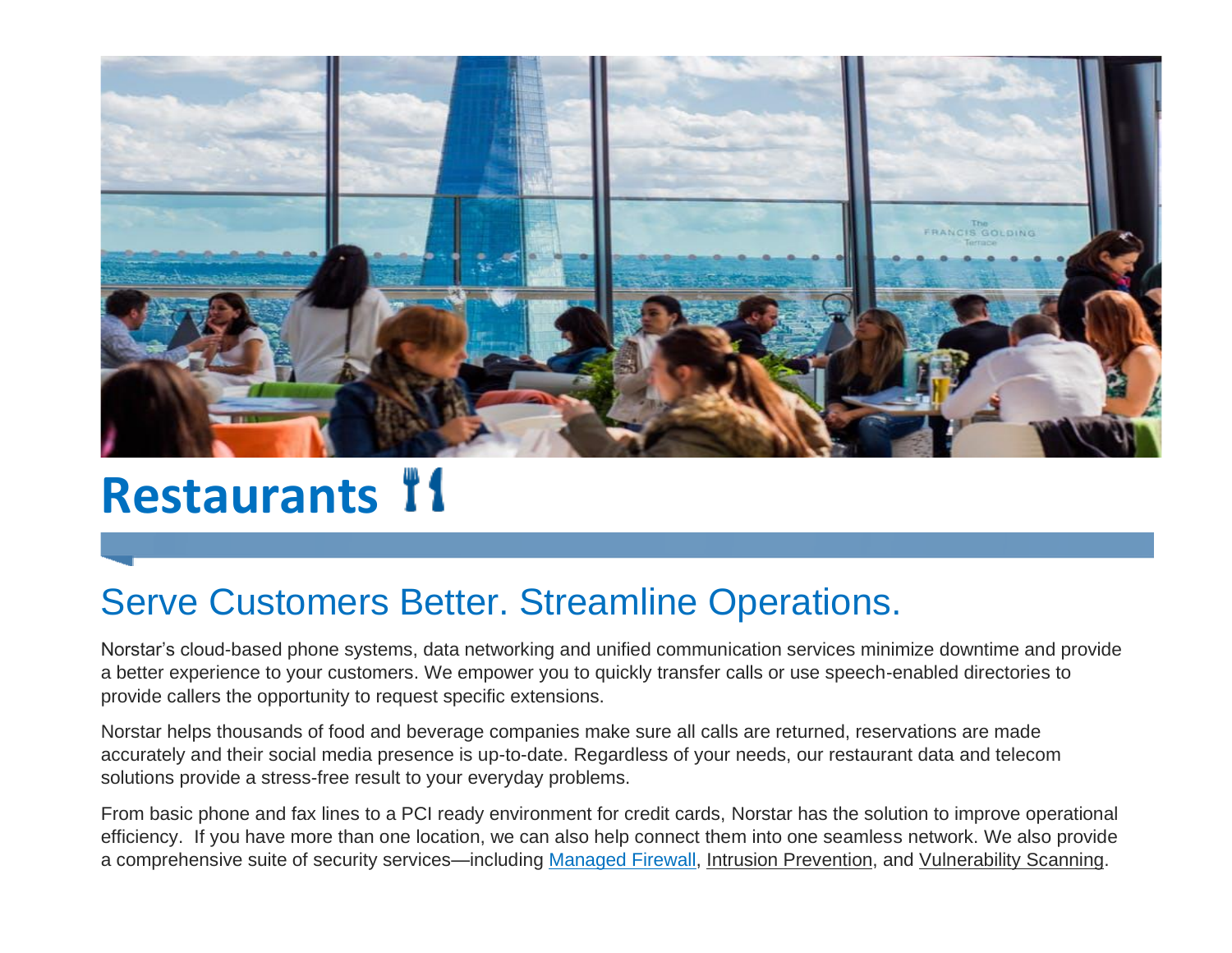With our hosted PBX service you'll enjoy crystal clear voice communications, next generation encryption, and industry leading 99.999% uptime. Norstar Can Help:

- Provide connectivity for multiple locations with Internet, voice and cloud services.
- Control expenses while improving IT performance
- Protect data and resources from unauthorized access



[Norstar](http://www.norstartelecom.com/voice/hosted-pbx.html) Hosted PBX for Restaurants is a robust, carrier-grade voice solution that allows you to shift complicated, difficult-to-manage on-premises telephone and IT technologies to the cloud. Hosted in a secure enterprise-class data center with complete redundancy. Norstar's Restaurant and hospitality platform centralizes management of communications– whether you have a single property or multiple locations.

Software Integration- Norstar allows the Restaurants to integrate third party software directly with the existing Restaurant communication system.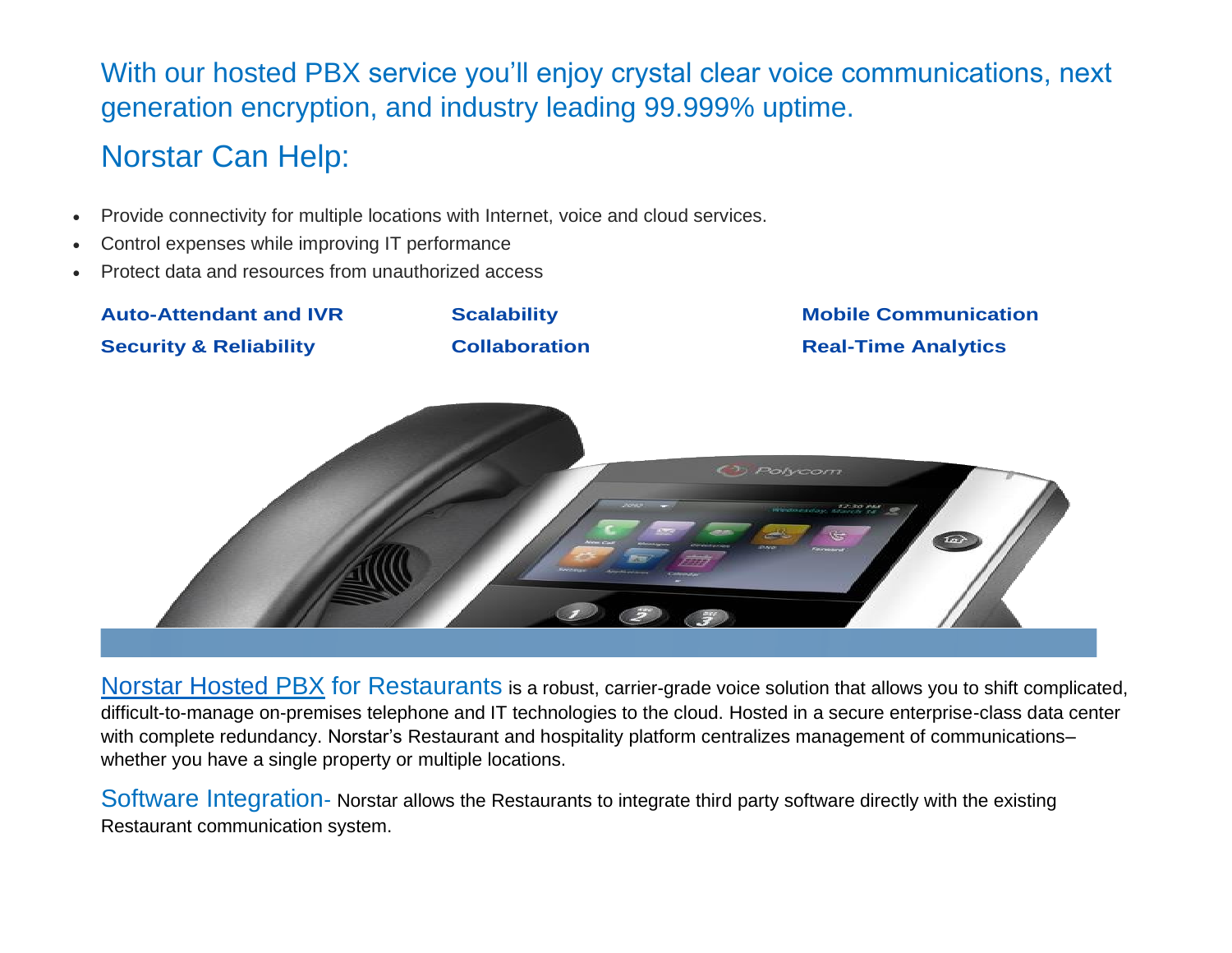

## **Feature Rich Communications Solutions**

[Norstar UCaaS](http://www.norstartelecom.com/voice/unified-communications.html) suite which fully integrates voice, video, instant messaging & presence (IM&P), desktop sharing, mobile app and audio/web conferencing.

Integrate with your CRM for a consistent desktop, tablet and mobile experience.

Phone Integration with Every-day Applications - Simplify the way you work by adding calling and collaboration to the applications you use every day. Our phone service integrates with more than 25 CRM and Helpdesk applications.

Norstar's all-inclusive pricing with no start-up charge and monthly billing will provide the coverage you can count on at a price that you won't find anywhere else.

## **Affordable Pricing**

 **Norstar delivers the most cost-effective, reliable, feature-filled business communications solution.** • UNLIMITED CALLING US, CANADA & PUERTO RICO.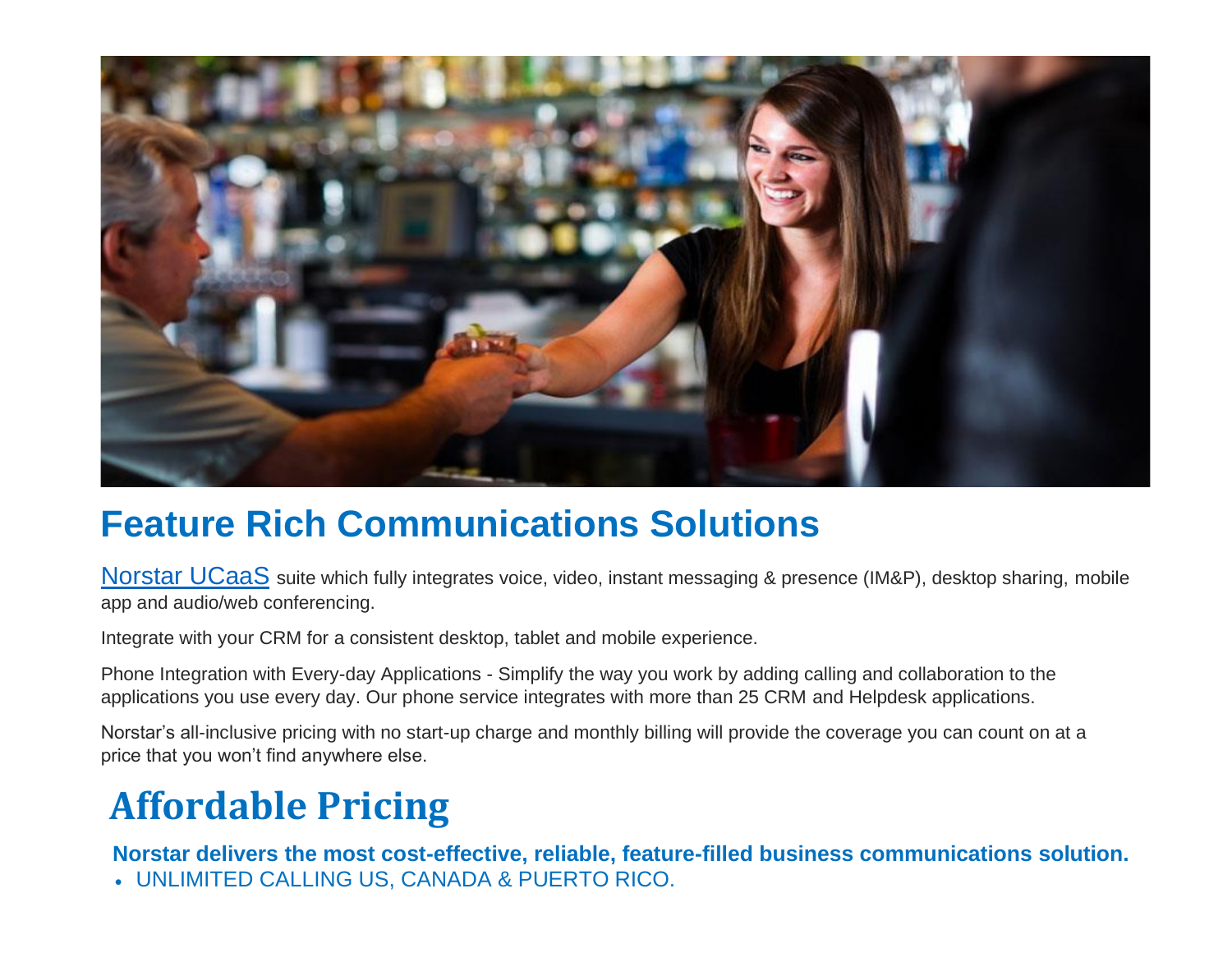• A plan for every budget. Hosted Voice customers typically save 30% to 50% compared to traditional phone systems.



Norstar Desktop is a powerful collaboration tool that combines all of your business communications in to a simple and easy to use application. Norstar Desktop provides:

- Internal Instant Messaging Audio Conferencing Integrated Softphone
- 
- Video calling

• Personal Presence **Call Communications** Call Control

- [Cloud communications](https://www.norstartelecom.com/voice/unified-communications/) [\(with 50+ features\)](http://www.norstartelecom.com/voice/ucaas-features/) mean one phone number, always available service, and the ability to keep working over your remote device
- Your Norstar UCaaS phone number works on your desk phone, mobile phone, and tablet. No need to give out more than one number anymore, or manage multiple voicemail boxes
- Receptionists can manage and route incoming calls for a group or the whole office. Or your restaurant and or office can rely on an [automated receptionist](https://www.norstartelecom.com/voice/hosted-pbx/features/) (auto attendant).
- Calls transferred from the office receptionist will reach the intended person, anywhere, on their choice of device
- Voicemail is delivered to your email inbox. Listen to the audio recording or read through the transcribed text
- [Norstar Hosted Exchange Email](https://www.norstartelecom.com/cloud-it/hosted-exchange/) syncs with your mobile device, so you can respond to work messages wherever you are.
- Hear your customers clearly with superior voice call quality. Everyday interactions with customers and business partners are made simpler with powerful Hosted Voice [calling features.](https://www.norstartelecom.com/voice/hosted-pbx/features/)
- Use reliable Norstar [Business Internet](https://www.norstartelecom.com/data&networking/business-internet/) and [Managed Security](https://www.norstartelecom.com/managed-services/firewall&utm/) to keep your offices online, securely. Easily share property information and photos, or contracts between locations.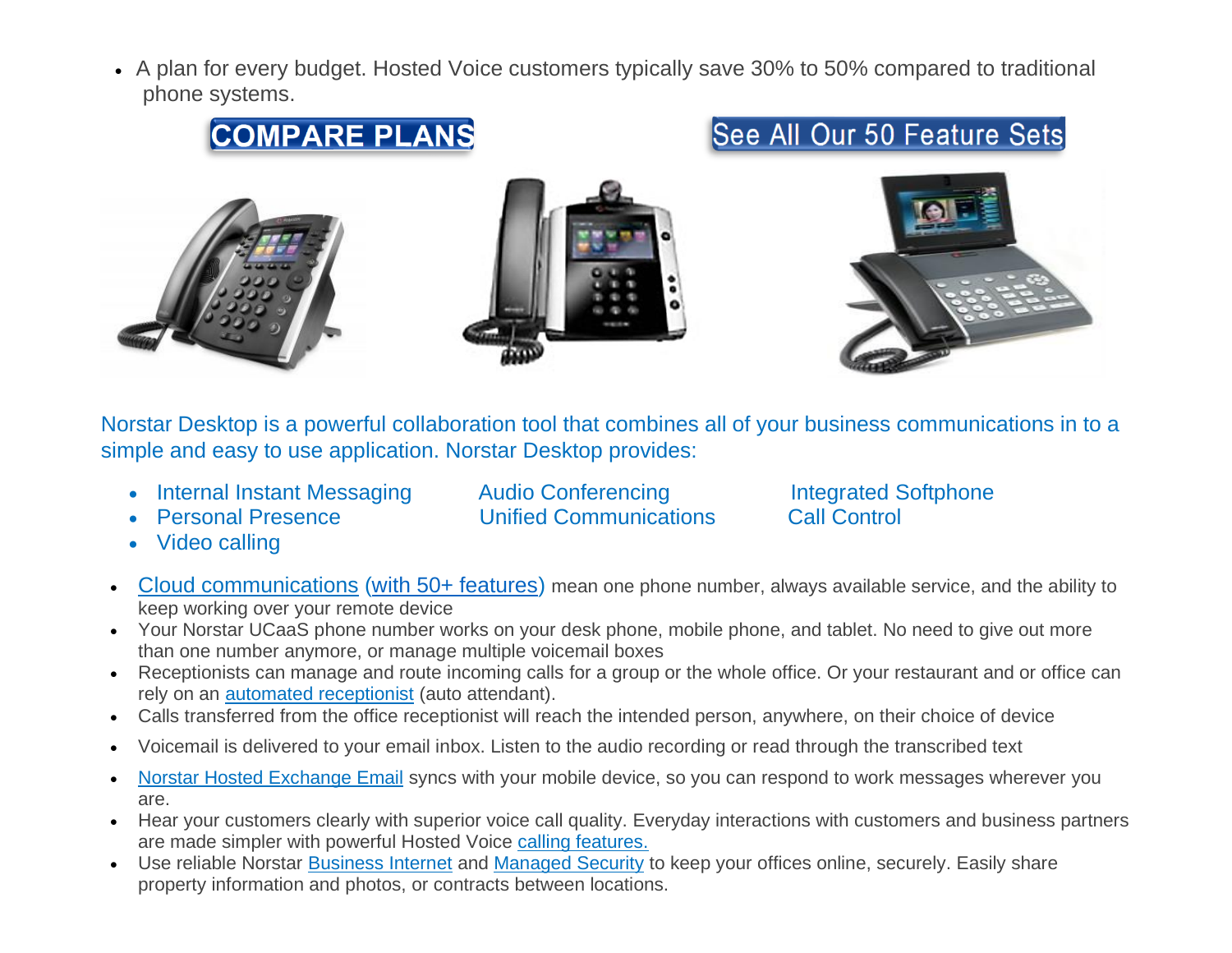- Get secure [Hosted Email](https://www.megapath.com/cloud-it/hosted-exchange/) without the hassle of managing an on-site server. 50GB Inbox syncs with your device. Affordable monthly pricing and 100% uptime guarantee.
- Predict costs with an affordable monthly fee per user.
- Multi-office, flexible solutions are our forte. Scale service up or down as your needs change. And, connect all your locations securely with [Managed Network,](https://www.norstartelecom.com/managed-services/managed-network-services/) [VPN,](https://www.norstartelecom.com/network&datay/ipsec-vpn/) [Firewall,](https://www.megapath.com/security/firewall-utm/) and [Security](https://www.norstartelecom.com/managed-services/firewall&utm/)
- Bundle and save. Combine business solutions such as [Phone,](https://www.norstartelecom.com/voice/hosted-pbx/) [Unified Communications,](https://www.norstatelecom.com/voice/unified-communications/) [Internet,](https://www.norstartelecom.com/data&networking/business-internet/) and [Cloud IT—](https://www.norstartelecom.com/managed-cloud-it/)for efficiency and cost savings, all available from Norstar
- You can do all this and more with [Norstar Unified Communication.](http://www.norstartelecom.com/voice/unified-communications) It's five real-time collaboration tools in one easy-touse app, available across devices
- Our superior service means you can offer the same. We back our service with personalized account management for life; service uptime guarantees; and 24/7 support.
- Norstar's customizable solutions fit together perfectly to address the unique challenges of today's multi-site restaurants. Not only are our private MPLS network and security PCI-certified, both our secure Wi-Fi and data analytics also will help you improve the customer experience.



Norstar provides a cost-effective and flexible solution for your business communications. Simple, worry-free business communications.

No equipment to buy, manage or maintain. Norstar will provide all equipment and services as part of your low monthly service cost.

Scale up or down according to your needs. Leave the management and maintenance to us.

Norstar guarantees 99.999% uptime reliability, and has provided 100% voice uptime since 2006. Even better, our extensive suite of disaster avoidance and recovery protections make sure that your calls keep coming in even if one of your locations is inaccessible due to disaster.

Norstar Desktop is a powerful collaboration tool that combines all of your business communications in to a simple and easy to use application. Norstar Desktop provides:

- o Internal Instant Messaging **Audio Conferencing**
- o Integrated Softphone **Personal Presence**
- o Unified Communications Call Control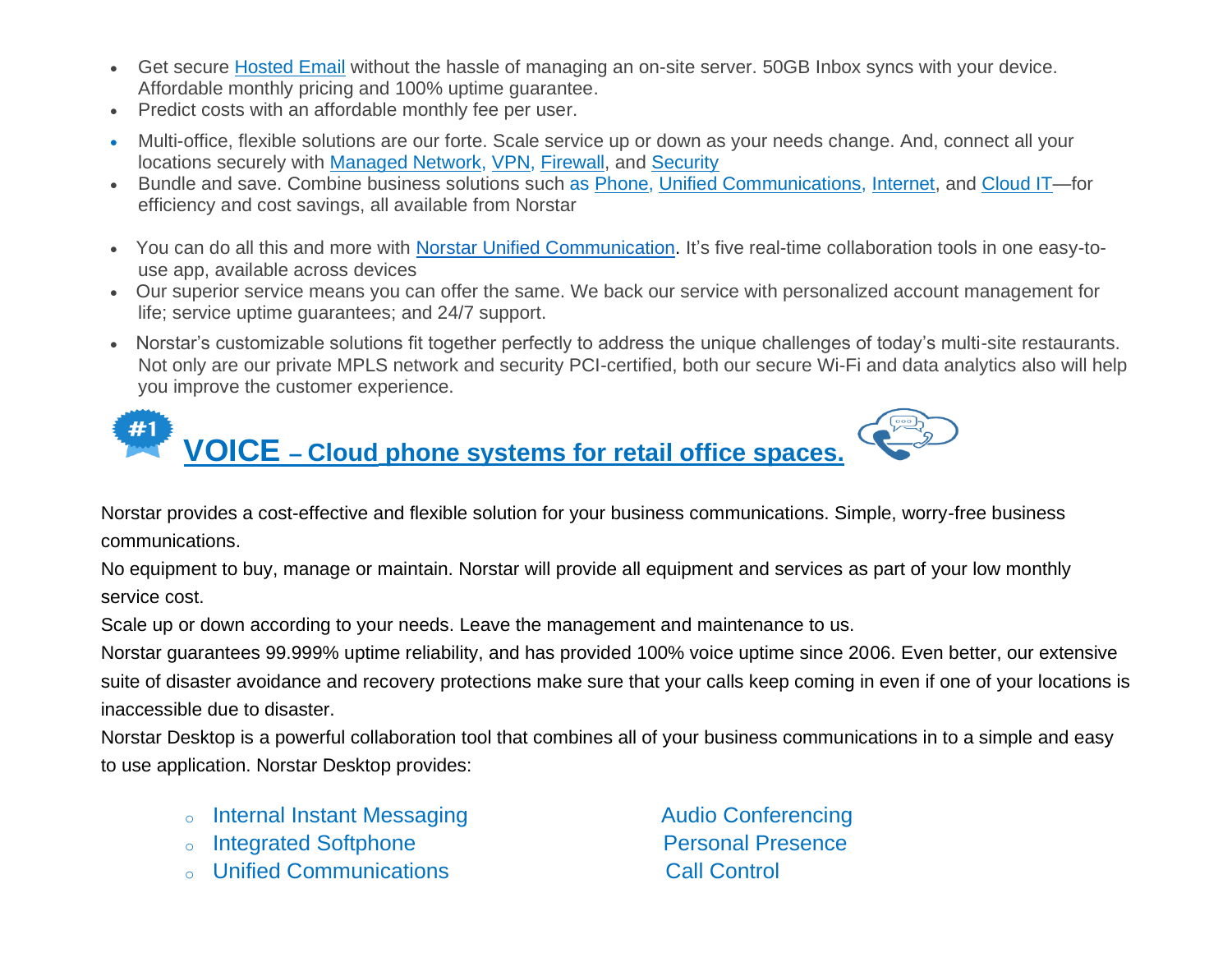#### o Video calling Speech-to-Text Voicemail

No equipment to buy, manage or maintain.

Norstar will provide all equipment and services as part of your low monthly service cost. Modular and scalable.

Premium features include: Unlimited local and long distance, video calling, SMS texting, instant messaging, mobility, presence, Voicemail to Email, Hunt Groups, Auto Attendant and one-click. Conferencing plus many more features (50 Total) integrated into a single application.

Norstar offers several real-time analytics solutions.

#### **24/7/365 SUPPORT**



24/7 troubleshooting and issue resolution with US based customer Support.

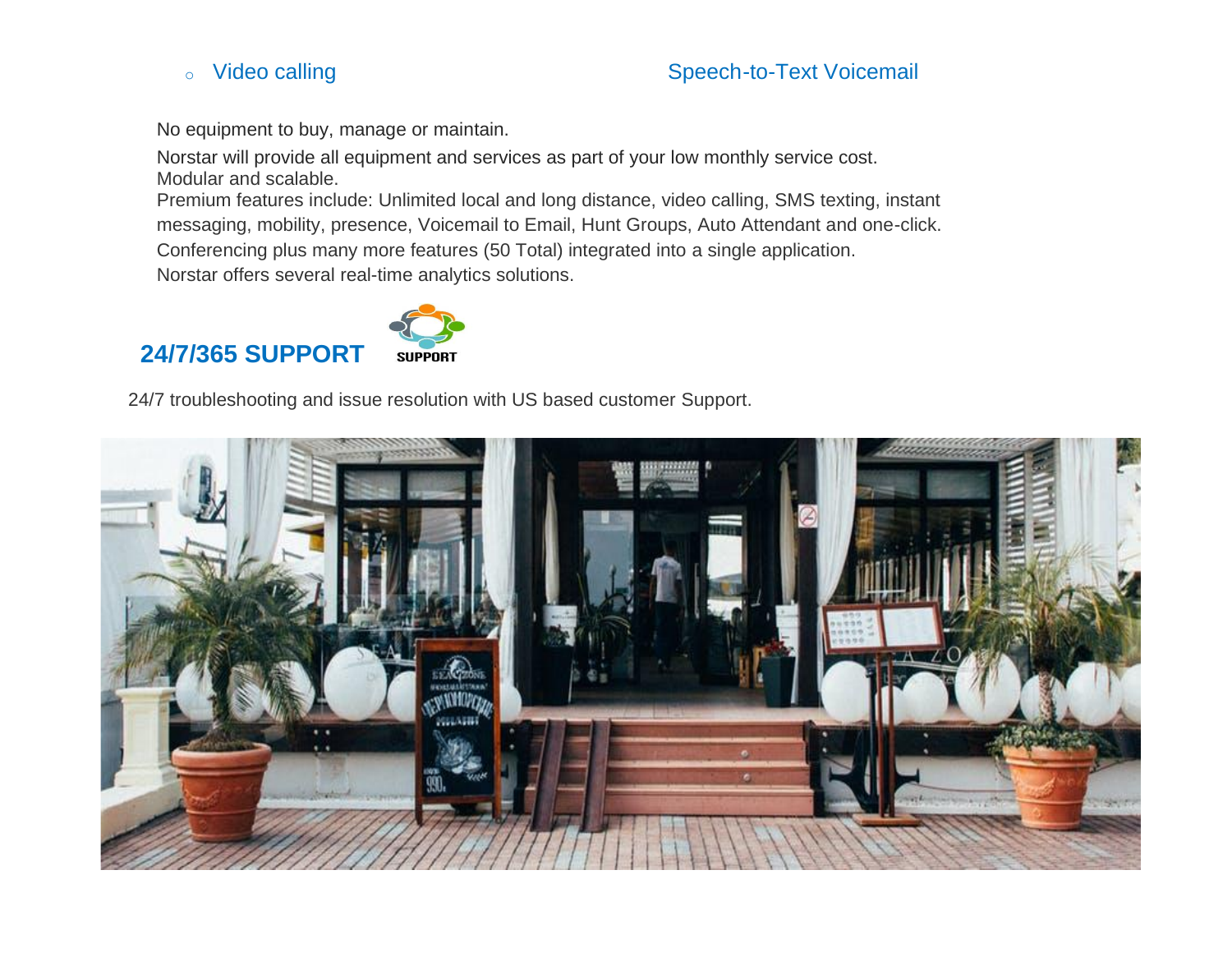#### We design solutions that provide PCI-compliant security for credit card transactions and support for data communications.

#### To stay competitive, restaurants and retailers require:

A reliable, high-speed Internet connection to support daily business operations, online marketing and social selling initiatives.

[Online backup](http://www.norstartelecom.com/managed-services/cloud-backup.html) and sharing features.

Security software and the ability to set preferences on how connected devices use the Internet.

A separate Internet connection just to support mobile point-of-sale transactions.

Phone Integration with Every-day Applications.

Scalable, high-bandwidth [Wi-Fi networks](http://www.norstartelecom.com/managed-services/managed-wifi.html) to support the creation of an omnichannel customer experience.

Clear, crisp business voice services to take reservations or stay connected to vendors and suppliers.

TV entertainment packages that turn your place into a local hot spot and keeps guests entertained.

Norstar can take IT challenges posed by multi-site, multi-platform IT deployments in the quick serve and fast casual environments off your hands, leaving you free to focus on serving customers and growing your business. We'll install and upgrade your network, voice, data systems and security to help you operate, communicate and collaborate effectively both today and tomorrow.

With locations spread all over the place, it's critical that every remote network runs at peak performance. When it comes to serving customers, there's no time for downtime. Norstar keeps all your remote locations running at peak performance, with monitoring and management for every layer of your IT and network infrastructure and Norstar's Managed Security Services protect your assets and corporate brand by restricting access to your network while protecting against viruses, malware and intrusions.



## **Simple Secure Reliable Comprehensive**



Connect your Restaurant locations and headquarters with a wide range of business-class broadband services including Ethernet, T1, cable and wireless broadband, available nationwide. With Norstar Fiber Ethernet and speeds up to 100 Gbps,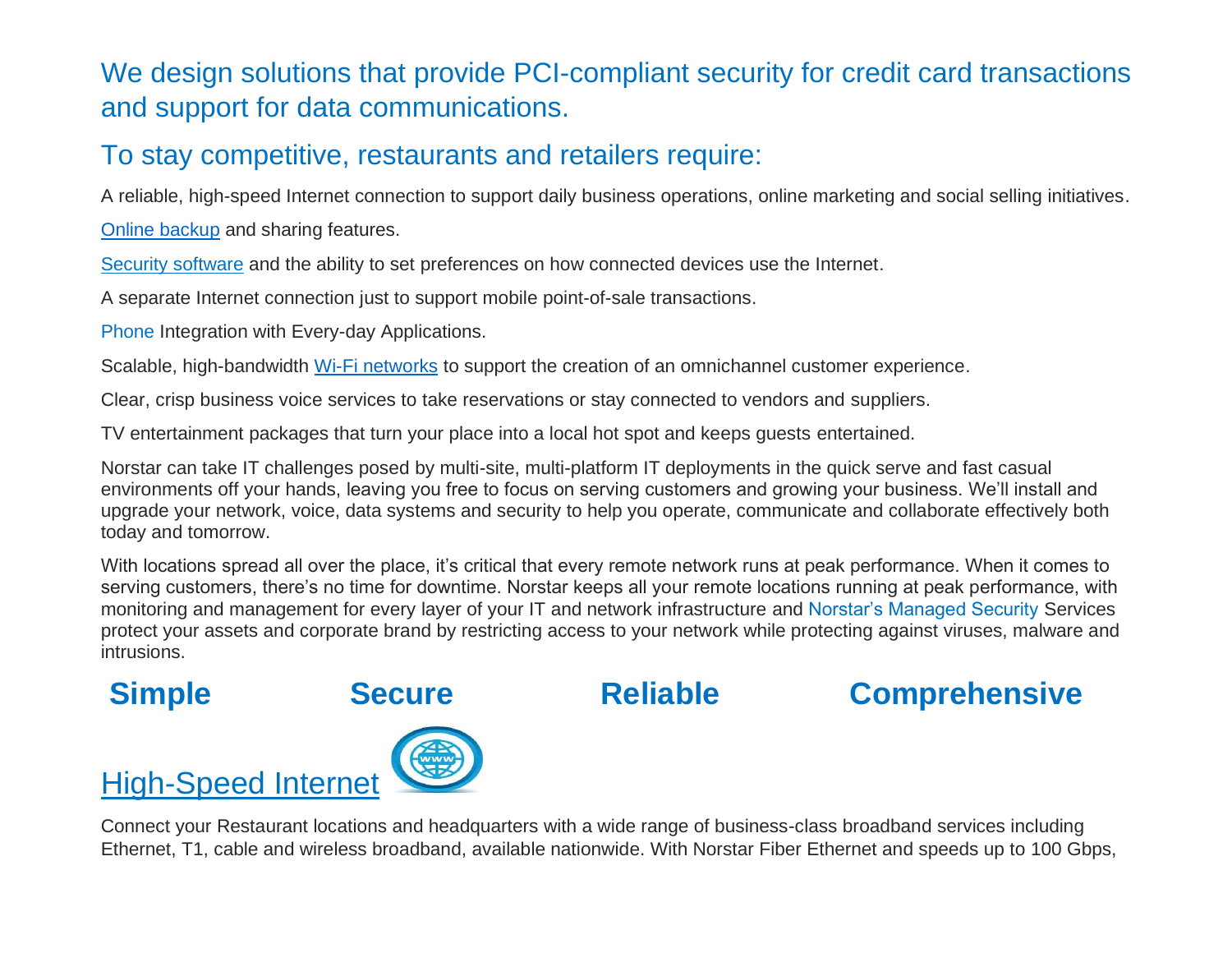power applications like Guest Wi-Fi, point-of-sale and streaming video. Affordable wireless broadband is ideal for a backup solution, a temporary pop-up shop, or a quick-store deployment.

Norstar provides lightning fast Internet so you can optimize your POS, data storage and security systems. If you have multiple locations, connect them into one seamless system with Norstar MPLS.

## **Monitor and Manage**



With locations spread all over the state or country, it's critical that every remote network runs at peak performance. When it comes to serving customers, there's no time for downtime. Norstar keeps all your remote locations running at peak performance at all times.

## **Security Services**



Risk mitigation through improved cyber security practices. We're committed to protecting the privacy of your data and making sure you control how and where it's used. Norstar's Managed Security Services protect your assets and corporate brand by restricting access to your network while protecting against viruses, malware and intrusions.



## Managed Wi-Fi with analytics.

Fast and reliable Wi-Fi services to keep your customers coming back for more. Give customers the ultimate dining experience with Wi-Fi that extends from lobby to dining areas and everywhere in between. Managed Wi-Fi is a secure, scalable, end-to-end wireless networking solution that helps restaurants provide seamless Wi-Fi Internet access virtually anywhere across its premises with comprehensive management tools that help manage and maximize wireless access. Deploy private Wi-Fi LAN for employees and a public Wi-Fi network for guests in one fully managed, end-to-end solution.

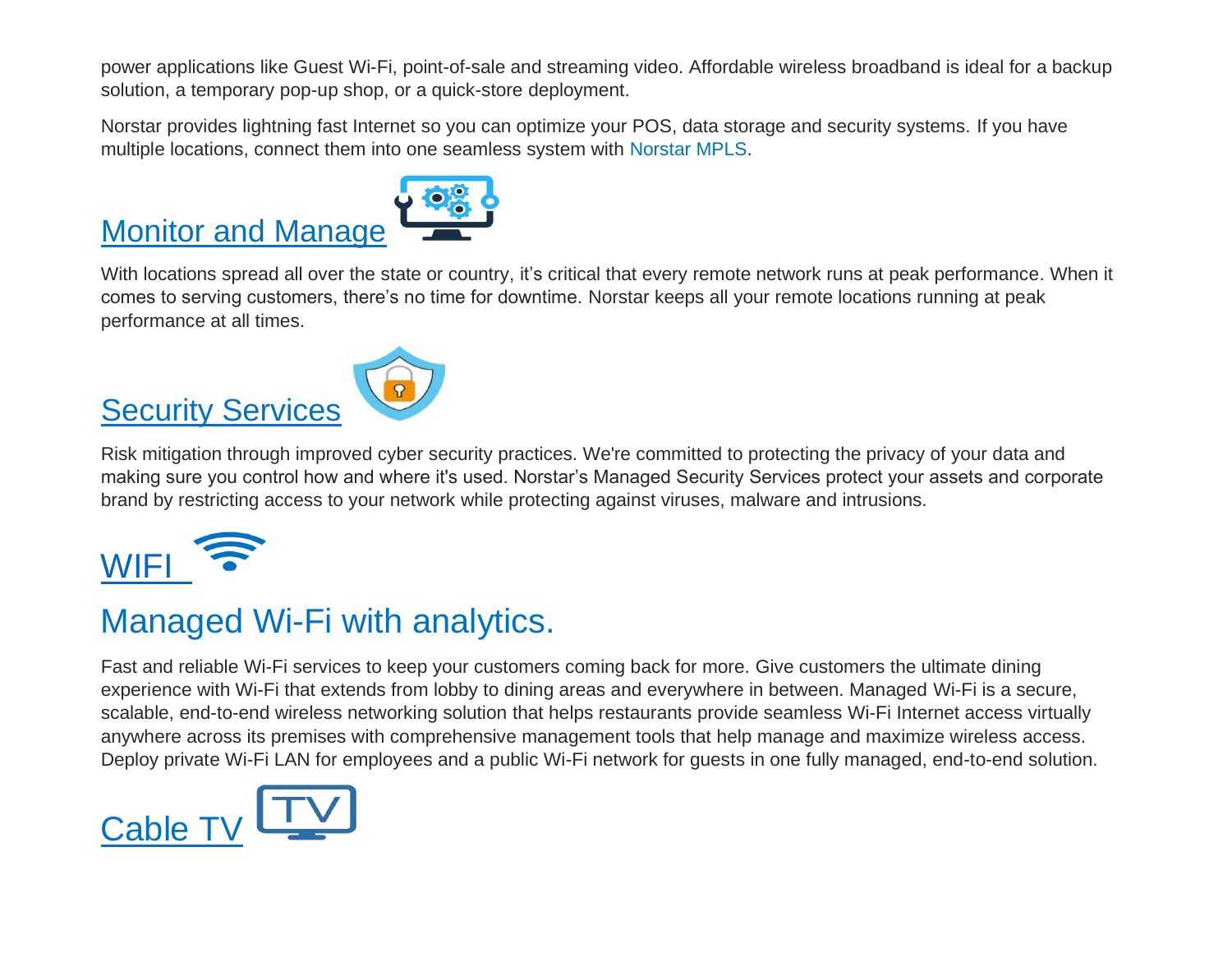Let us help you entertain your patrons with digital and HD television services. Over 110+ digital and HD programming available including the top-rated sports and entertainment channels.

Get the TV channels and music you need to attract customers who stay longer and eat and drink more! Sports. Special events. Local channels. You'll find just about everything your guests want—delivered with strong signal reliability.

TV entertainment packages that turn your place into a local hot spot and keeps guests. TV package options that include local sports networks to keep your customers entertained. Our business cable TV plans include Standard and Preferred Packages both feature the most popular sports, entertainment, news, and lifestyle programming customers demand.

We're experts in large-scale deployments across dispersed locations. Both new location openings and technology retrofits are our specialties. From our secure private network to our state-of-the-art Hosted Firewalls, voice and data services, Unified Communications and Wi-Fi, Norstar takes security seriously.

### Restaurant Services:

- 
- **Built-in Disaster Recovery Scalable Solutions**
- **TV & Video Capability IP Security**
- 

• Hosted Voice Internet Connectivity • Attendant Console Unified Communications